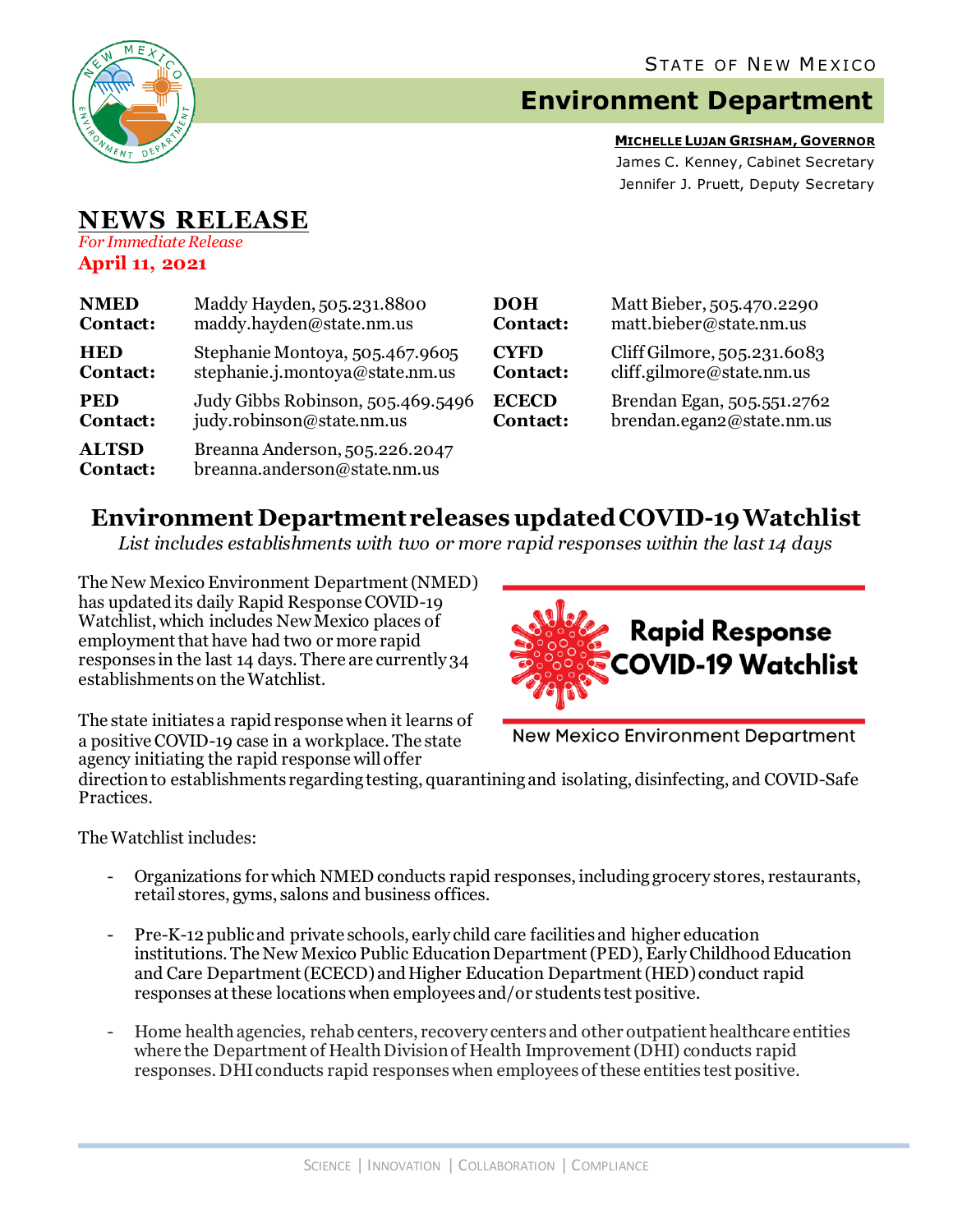- Long-term care facilities, including skilled nursing homes and assisted living facilities where the Aging and Long-Term Services Department (ALTSD) conducts rapid responses when a staff member and/or resident tests positive for COVID-19.
- Children, Youth and Families Department (CYFD)facilities, including residential treatment centers for youth and youth shelters.CYFD conducts rapid responses when staff and/or residents test positive.

The Rapid Response COVID-19 Watchlist allows the public to make more informed decisions when patronizing establishments and also assists NMED's Occupational Health and Safety Bureauand other state and local regulatory agencies in evaluating whether organizations are complying with state public health orders and COVID-Safe Practices. State regulatory agencies may initiate compliance investigations and/or exercise enforcement when establishments fail to adhere to required practices.

The current public health order mandates certain establishments close for two weeks if they have four or more rapid responses within the last 14 days. The closure requirement applies to food and drink establishments, retail spaces, places of lodging, close-contact businesses as defined in the Nov. 13, 2020 public health order, and essential businesses (other than healthcare operations, utility and media services).

When there are four or more rapid responses at a location within 14 calendar days, the New Mexico Environment Department will refer the establishment to the Department of Health, which will evaluate and make the decision on establishment closure. An establishment may be permitted to continue operating if the Department of Health, after consultation with the New Mexico Environment Department, determines that the business is a sole provider of goods or services within a community, or if they have committed to regular surveillance testing of their workforce.

If a school has four rapid responses in a 14-day period, it must close within seven calendar days and remain in remote-only learning for 14 days. Only the individual school that reached the rapid response threshold is required to return to remote learning.

The current Rapid Response COVID-19 Watchlist and closure list, which includes all establishments that have been required to close, are poste[d here.](https://www.env.nm.gov/rapid-response-data/)



**New Mexico Environment Department** 

### **Sunday, April 11**

| <b>AGENCY</b><br><b>ASSIGNED</b> | <b>NAME</b>            | <b>ADDRESS</b>                               | <b>CITY</b>       | <b>COUNTY</b> | <b>NUMBER OF</b><br><b>RAPID</b><br><b>RESPONSES*</b> |
|----------------------------------|------------------------|----------------------------------------------|-------------------|---------------|-------------------------------------------------------|
| <b>NMPED</b>                     | ALAMOGORDOHIGH         | 103 CUBA AVE                                 | <b>ALAMOGORDO</b> | <b>OTERO</b>  |                                                       |
| <b>NMPED</b>                     | <b>CHAPARRALMIDDLE</b> | 1401 COLLEGE<br>AVE                          | <b>ALAMOGORDO</b> | <b>OTERO</b>  | $\overline{2}$                                        |
| <b>NMED</b>                      | DION'S                 | 10401<br><b>MONTGOMERY</b><br><b>BLVD NE</b> | ALBUQUERQUE       | BERNALILLO    | $\mathsf{L}$                                          |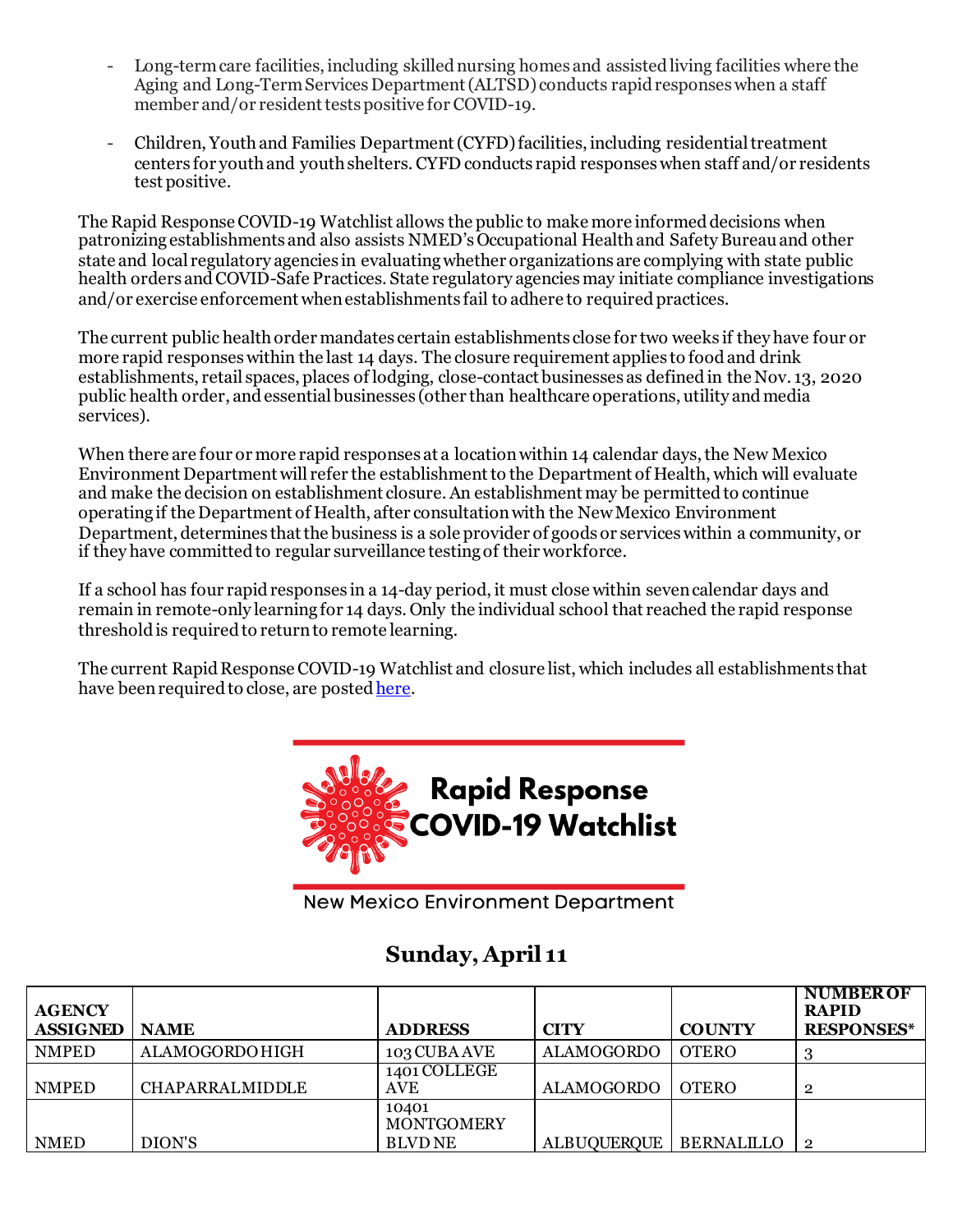|              |                                          | 11300<br><b>MONTGOMERY</b>             |                     |                   |                |
|--------------|------------------------------------------|----------------------------------------|---------------------|-------------------|----------------|
| <b>NMPED</b> | <b>ELDORADO HIGH</b>                     | <b>BLVDNE</b>                          | <b>ALBUQUERQUE</b>  | <b>BERNALILLO</b> | 3              |
| <b>NMPED</b> | <b>MANZANOHIGH</b>                       | 12200 LOMAS<br><b>BLVDNE</b>           | <b>ALBUQUERQUE</b>  | <b>BERNALILLO</b> | $\mathbf 2$    |
| <b>NMED</b>  | FRITO-LAYINC                             | 1550 MISSION AVE<br><b>NE</b>          | <b>ALBUQUERQUE</b>  | <b>BERNALILLO</b> | $\mathbf 2$    |
| <b>NMPED</b> | VALLE VISTAELEMENTARY                    | 1700 MAE AV SW                         | <b>ALBUQUERQUE</b>  | <b>BERNALILLO</b> | $\overline{2}$ |
| <b>NMED</b>  | LA MESA RV CTR                           | 401 CORDERO<br><b>MESADRNW</b>         | <b>ALBUQUERQUE</b>  | <b>BERNALILLO</b> | $\mathbf 2$    |
| <b>NMED</b>  | YUKON & ASSOC                            | 4211 HAWKINS ST<br><b>NE</b>           | <b>ALBUQUERQUE</b>  | <b>BERNALILLO</b> | $\overline{2}$ |
| <b>NMED</b>  | <b>WEST MESA ORAL</b><br>MAXILLOFACIAL   | 4801 MCMAHON<br><b>BLVD NW #230</b>    | <b>ALBUQUERQUE</b>  | <b>BERNALILLO</b> | $\mathbf 2$    |
| <b>NMPED</b> | PETROGLYPH ELEMENTARY                    | 5100 MARNA<br><b>LYNN AVE NW</b>       | <b>ALBUQUERQUE</b>  | <b>BERNALILLO</b> | $\overline{2}$ |
| <b>NMED</b>  | <b>CABELA'S</b>                          | 5151 LANGAVENE                         | <b>ALBUQUERQUE</b>  | <b>BERNALILLO</b> | 3              |
| <b>NMED</b>  | NUSENDA CREDIT UNION                     | 6501 INDIAN<br><b>SCHOOL RD NE</b>     | <b>ALBUQUERQUE</b>  | <b>BERNALILLO</b> | $\overline{2}$ |
| <b>NMED</b>  | <b>LEGACY MORTGAGE</b>                   | 6725 ACADEMY RD<br><b>NE</b>           | <b>ALBUQUERQUE</b>  | <b>BERNALILLO</b> | $\mathbf 2$    |
| <b>NMED</b>  | <b>STEWART TITLE CO</b>                  | 7801 ACADEMYRD<br>NE #1-101            | <b>ALBUQUERQUE</b>  | <b>BERNALILLO</b> | $\overline{2}$ |
| <b>NMED</b>  | <b>CABLE COM</b>                         | 8401 JEFFERSON<br>STNE#A               | <b>ALBUQUERQUE</b>  | <b>BERNALILLO</b> | $\mathbf 2$    |
| <b>NMED</b>  | <b>LARRY H MILLER</b><br>SOUTHWEST       | 8800 LOMAS<br><b>BLVDNE</b>            | <b>ALBUQUERQUE</b>  | <b>BERNALILLO</b> | 3              |
| <b>NMED</b>  | <b>HOLLYFRONTIER CORP</b>                | 501 E MAIN ST                          | <b>ARTESIA</b>      | <b>EDDY</b>       | $\overline{2}$ |
| <b>NMED</b>  | ESPANOLA PUBLIC WORKS<br><b>DEPT</b>     | 405 N PASEO DE<br><b>ONATE</b>         | <b>ESPANOLA</b>     | <b>RIO ARRIBA</b> | $\bf 2$        |
| <b>NMED</b>  | <b>CHILE POD</b>                         | 121 W MAIN ST                          | <b>FARMINGTON</b>   | <b>SANJUAN</b>    | $\sqrt{2}$     |
| <b>NMPED</b> | ESPERANZA ELEMENTARY                     | 4501<br>WILDFLOWERDR                   | <b>FARMINGTON</b>   | <b>SANJUAN</b>    | $\bf 2$        |
| <b>NMPED</b> | <b>COUNTRY CLUB</b><br><b>ELEMENTARY</b> | 5300 FOOTHILLS<br>DR                   | <b>FARMINGTON</b>   | <b>SANJUAN</b>    | $\overline{2}$ |
| <b>NMED</b>  | ZIA PARK CASINO HOTEL<br><b>RCTRCK</b>   | 3901 W MILLEN<br><b>DR</b>             | <b>HOBBS</b>        | <b>LEA</b>        | $\overline{2}$ |
| <b>NMPED</b> | <b>HOBBSHIGH</b>                         | 800 NORTH<br><b>JEFFERSON</b>          | <b>HOBBS</b>        | <b>LEA</b>        | $\mathbf{2}$   |
| <b>NMED</b>  | SAPUTO CHEESE USA INC                    | 355 CRAWFORD<br><b>BLVD</b>            | <b>LAS CRUCES</b>   | <b>DONA ANA</b>   | $\overline{2}$ |
| <b>NMED</b>  | <b>HAKES BROTHERS</b>                    | 425 STELSHOR<br>$BLVD$ #C201B          | <b>LAS CRUCES</b>   | <b>DONA ANA</b>   | $\overline{2}$ |
| <b>NMED</b>  | <b>INTEL CORP</b>                        | 1600 RIO RANCHO<br><b>DRSE</b>         | RIO RANCHO          | <b>SANDOVAL</b>   | $\overline{2}$ |
| <b>NMPED</b> | RIO RANCHO HIGH                          | 301LOMA<br><b>COLORADO DR NE</b>       | RIO RANCHO          | <b>SANDOVAL</b>   | $\mathbf{2}$   |
| <b>NMED</b>  | ALBERTSONS MARKET                        | 7800 ENCHANTED<br><b>HILLS BLVD NE</b> | RIO RANCHO          | <b>SANDOVAL</b>   | $\mathbf{2}$   |
| <b>NMED</b>  | <b>HOBBYLOBBY</b>                        | 4250 CERRILLOS<br>RD # 6500            | <b>SANTAFE</b>      | <b>SANTA FE</b>   | $\mathbf{2}$   |
| <b>NMED</b>  | <b>DAINC</b>                             | 100 LINDBERGH<br><b>DR</b>             | <b>SANTA TERESA</b> | <b>DONA ANA</b>   | $\mathbf{2}$   |
| <b>NMED</b>  | CN WIRE CORP                             | 11 RUNWAY DR                           | <b>SANTA TERESA</b> | <b>DONA ANA</b>   | $\overline{2}$ |
| <b>NMPED</b> | NIZHONI ELEMENTARY                       | <b>HWY491</b>                          | <b>SHIPROCK</b>     | <b>SANJUAN</b>    | $\bf 2$        |
| <b>NMED</b>  | MCDONALD'S                               | 1105 HIGHWAY<br>180E                   | <b>SILVER CITY</b>  | <b>GRANT</b>      | 3              |
| <b>NMPED</b> | <b>ALAMOGORDOHIGH</b>                    | 103 CUBA AVE                           | <b>ALAMOGORDO</b>   | <b>OTERO</b>      | 3              |